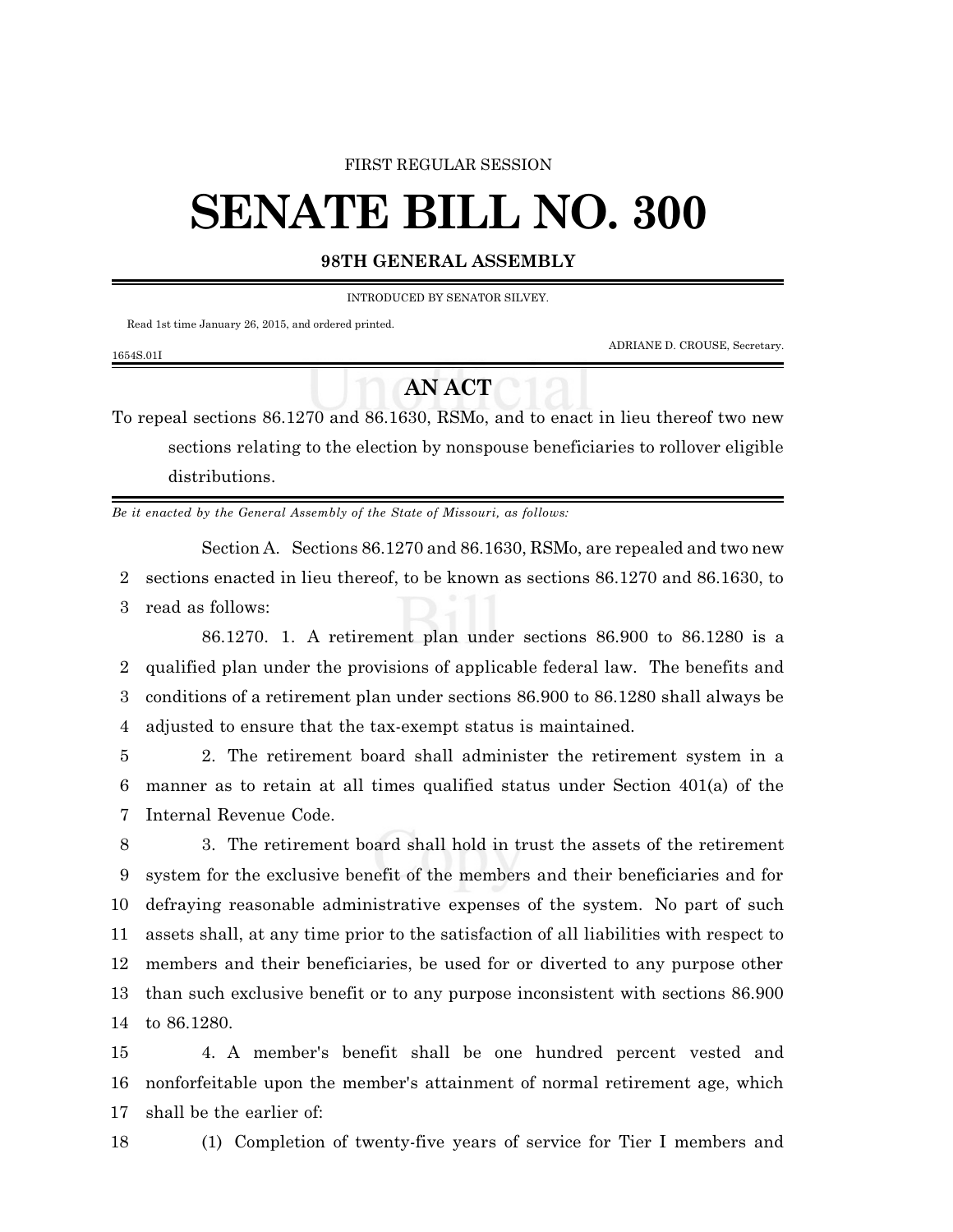twenty-seven years of service for Tier II members;

 (2) Age sixty for any Tier I member who has completed at least ten years of creditable service or age sixty for any Tier II member who has completed at least fifteen years of creditable service;

(3) Age seventy without regard to years of service; or

 (4) To the extent funded, upon the termination of the system established under sections 86.900 to 86.1280 or any partial termination which affects the members or any complete discontinuance of contributions by the city to the system. Amounts representing forfeited nonvested benefits of terminated members shall not be used to increase benefits payable from the system but may be used to reduce contributions for future plan years.

 5. Distribution of benefits shall begin not later than April first of the year following the later of the calendar year during which the member becomes seventy and one-half years of age or the calendar year in which the member retires, and shall otherwise conform to Section 401(a)(9) of the Internal Revenue Code.

 6. A member or beneficiary of a member shall not accrue a service retirement annuity, disability retirement annuity, death benefit, whether death occurs in the line of duty or otherwise, or any other benefit under sections 86.900 to 86.1280 in excess of the benefit limits applicable to the fund under Section 415 of the Internal Revenue Code. The retirement board shall reduce the amount of any benefit that exceeds those limits by the amount of the excess. If the total benefits under the retirement system and the benefits and contributions to which any member is entitled under any other qualified plan or plans maintained by the board of police commissioners that employs the member would otherwise exceed the applicable limits under Section 415 of the Internal Revenue Code, the benefits the member would otherwise receive from the retirement system shall be reduced to the extent necessary to enable the benefits to comply with Section 415 of the Internal Revenue Code.

 7. The total salary taken into account for any purpose for any member of the retirement system shall not exceed two hundred thousand dollars per year, subject to periodic adjustments in accordance with guidelines provided by the United States Secretary of the Treasury, and shall not exceed such other limits 52 as may be applicable at any given time under Section  $401(a)(17)$  of the Internal Revenue Code.

8. If the amount of any benefit is to be determined on the basis of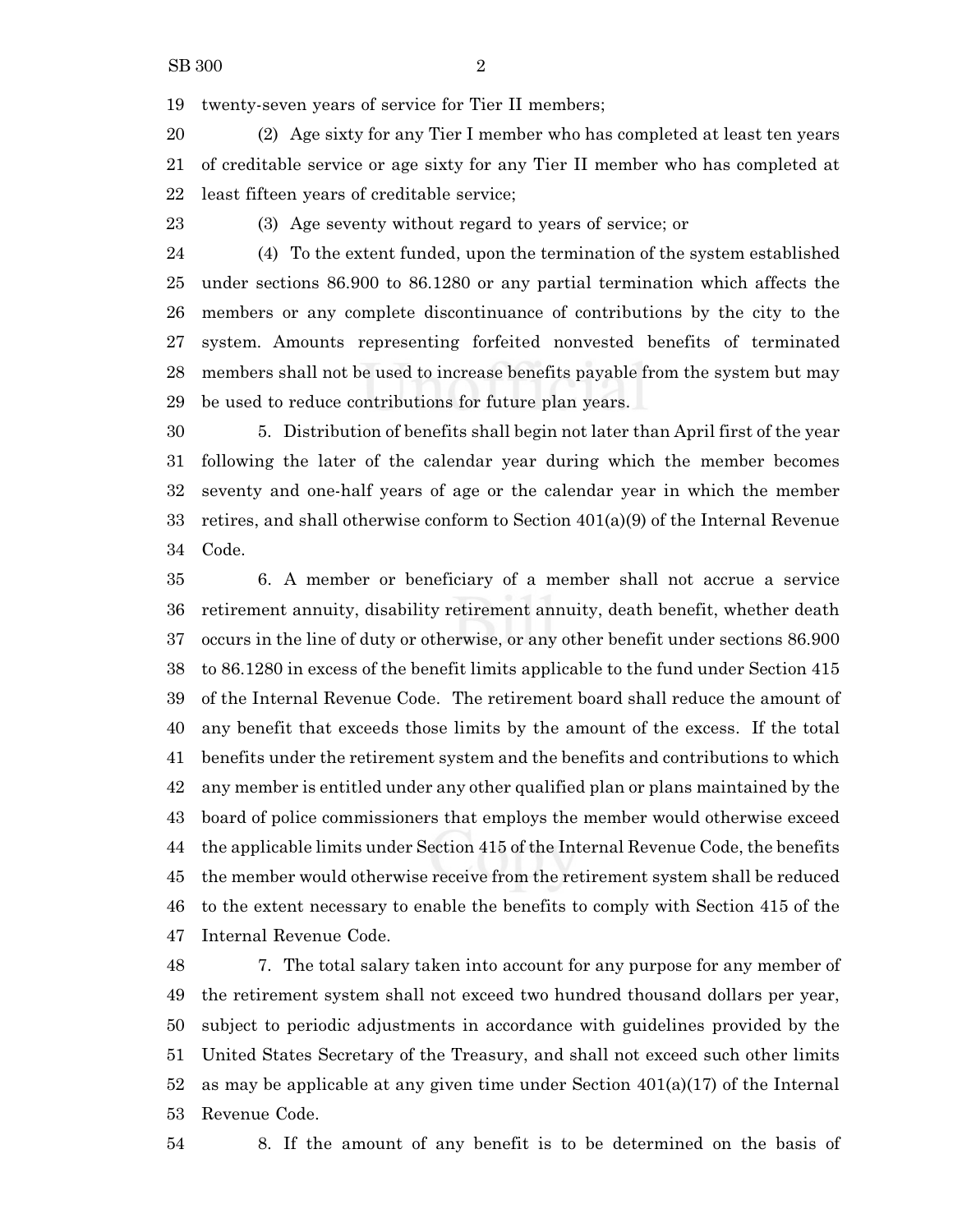actuarial assumptions that are not otherwise specifically set forth for that purpose in sections 86.900 to 86.1280, the actuarial assumptions to be used are those earnings and mortality assumptions being used on the date of the determination by the retirement system's actuary and approved by the retirement board. The actuarial assumptions being used at any particular time shall be attached as an addendum to a copy of the retirement system's statute that is maintained by the retirement board and shall be treated for all purposes as a part of sections 86.900 to 86.1280. The actuarial assumptions may be changed by the retirement system's actuary annually if approved by the retirement board, but a change in actuarial assumptions shall not result in any decrease in benefits accrued as of the effective date of the change.

 9. Any member or beneficiary who is entitled to receive any distribution that is an eligible rollover distribution, as defined by Section 402(c)(4) of the Internal Revenue Code, is entitled to have that distribution transferred directly to another eligible retirement plan of the member's or beneficiary's choice upon providing direction to the secretary of this retirement system regarding the transfer in accordance with procedures established by the retirement board. **Effective for distributions made on or after January 1, 2010, a nonspouse beneficiary may elect to directly rollover an eligible rollover distribution to an individual retirement account under Section 408(a) of the Internal Revenue Code of 1986, as amended; to an individual retirement annuity under Section 408(b) of the Internal Revenue Code of 1986, as amended; or if the participant satisfies the requirements for making a Roth contribution under Section 408(A)(c)(3)(B) of the Internal Revenue Code of 1986, as amended, to a Roth individual retirement account.**

10. For all distributions made after December 31, 2001:

 (1) For the purposes of subsection 9 of this section, an eligible retirement plan shall also mean an annuity contract described in Section 403(b) of the Internal Revenue Code and an eligible plan under Section 457(b) of the Internal Revenue Code which is maintained by the state, political subdivision of a state, or any agency or instrumentality of a state or political subdivision of a state and which agrees to separately account for amounts transferred into such plan from the retirement system. The definition of eligible retirement plan shall also apply in the case of a distribution to a surviving spouse or to a spouse or former spouse who is the alternate payee under a qualified domestic relations order, as defined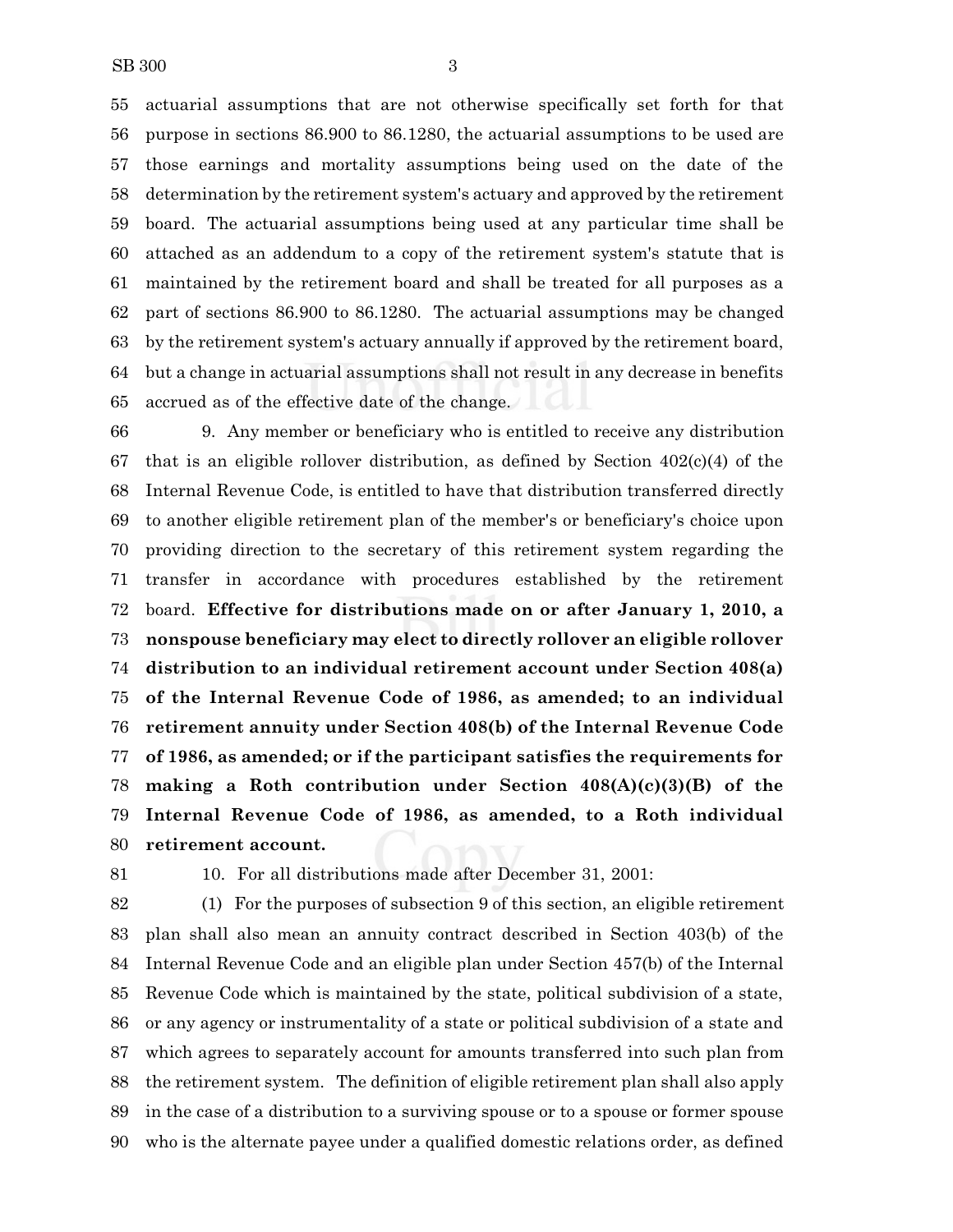in Section 414(p) of the Internal Revenue Code; and

 (2) For purposes of subsection 9 of this section, a portion of a distribution shall not fail to be an eligible rollover distribution merely because the portion consists of after-tax employee contributions which are not includable in gross income. However, such portion may be paid only to an individual retirement account or annuity described in Section 408(a) or 408(b) of the Internal Revenue Code, or to a qualified defined contribution plan described in Section 401(a) or 403(a) of the Internal Revenue Code that agrees to separately account for amounts so transferred, including separately accounting for the portion of such distribution that is includable in gross income and the portion of such distribution that is not so includable.

86.1630. 1. A retirement plan under sections 86.1310 to 86.1640 is a qualified plan under the provisions of applicable federal law. The benefits and conditions of a retirement plan under sections 86.1310 to 86.1640 shall always be adjusted to ensure that the tax-exempt status is maintained.

 2. The retirement board shall administer this retirement system in such manner as to retain at all times qualified status under Section 401(a) of the Internal Revenue Code.

 3. The retirement board shall hold in trust the assets of the retirement system for the exclusive benefit of the members and their beneficiaries and for defraying reasonable administrative expenses of the system. No part of such assets shall, at any time prior to the satisfaction of all liabilities with respect to members and their beneficiaries, be used for or diverted to any purpose other than such exclusive benefit or to any purpose inconsistent with sections 86.1310 to 86.1640.

 4. A member's benefit shall be one hundred percent vested and nonforfeitable upon the member's attainment of normal retirement age, which shall be the earlier of:

 (1) The attaining of the age of sixty-five or the member's tenth anniversary of employment, whichever is later for any Tier I member, or the attaining of the age of sixty-seven or the member's twentieth anniversary of employment, whichever is later for any Tier II member;

 (2) For any Tier I member when the total sum of age and years of creditable service equals or exceeds eighty, or for any Tier II member when the total sum of age and years of creditable service equals or exceeds eighty-five; or (3) To the extent funded, upon the termination of the system established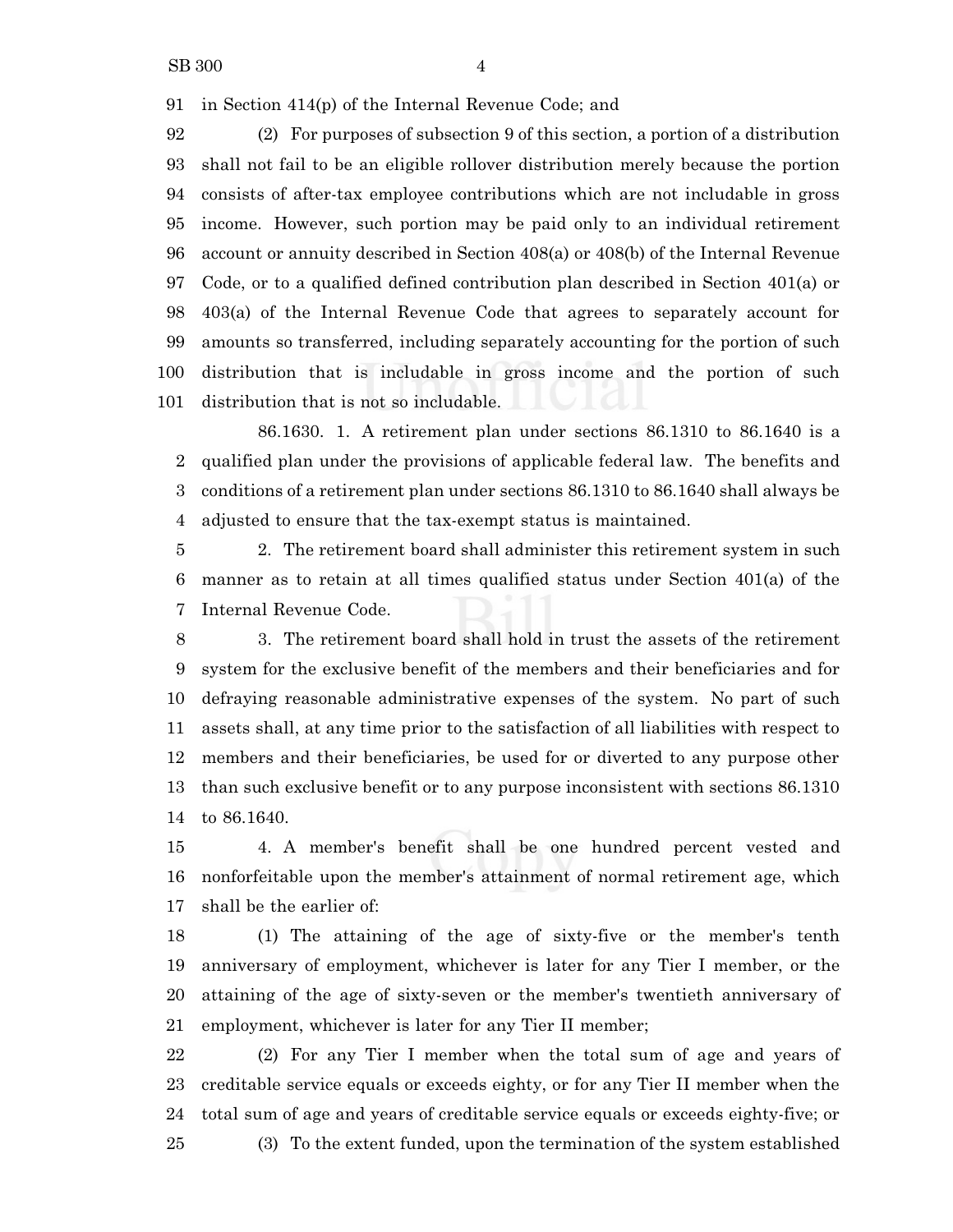under sections 86.1310 to 86.1640 or any partial termination which affects the member or any complete discontinuance of contributions by the city to the system. Amounts representing forfeited nonvested benefits of terminated members shall not be used to increase benefits payable from the system but may be used to reduce contributions for future plan years.

 5. Distribution of benefits shall begin not later than April first of the year following the later of the calendar year during which the member becomes seventy and one-half years of age or the calendar year in which the member 34 retires, and shall otherwise conform to Section  $401(a)(9)$  of the Internal Revenue Code.

 6. A member or beneficiary of a member shall not accrue a service retirement annuity, disability retirement annuity, death benefit, whether death occurs in the line of duty or otherwise, or any other benefit under sections 86.1310 to 86.1640 in excess of the benefit limits applicable to the fund under Section 415 of the Internal Revenue Code. The retirement board shall reduce the amount of any benefit that exceeds the limits of this section by the amount of the excess. If the total benefits under the retirement system and the benefits and contributions to which any member is entitled under any other qualified plan or plans maintained by the board of police commissioners that employs the member would otherwise exceed the applicable limits under Section 415 of the Internal Revenue Code, the benefits the member would otherwise receive from the retirement system are reduced to the extent necessary to enable the benefits to comply with Section 415 of the Internal Revenue Code.

 7. The total salary taken into account for any purpose for any member of the retirement system shall not exceed two hundred thousand dollars per year, subject to periodic adjustments in accordance with guidelines provided by the United States Secretary of the Treasury and may not exceed such other limits as 53 may be applicable at any given time under Section  $401(a)(17)$  of the Internal Revenue Code.

 8. If the amount of any benefit is determined on the basis of actuarial assumptions that are not specifically set forth for that purpose in sections 86.1310 to 86.1640, the actuarial assumptions to be used are those earnings and mortality assumptions used on the date of the determination by the retirement system's actuary and approved by the retirement board. The actuarial assumptions used at any particular time shall be attached as an addendum to a copy of the retirement system's statute maintained by the retirement board and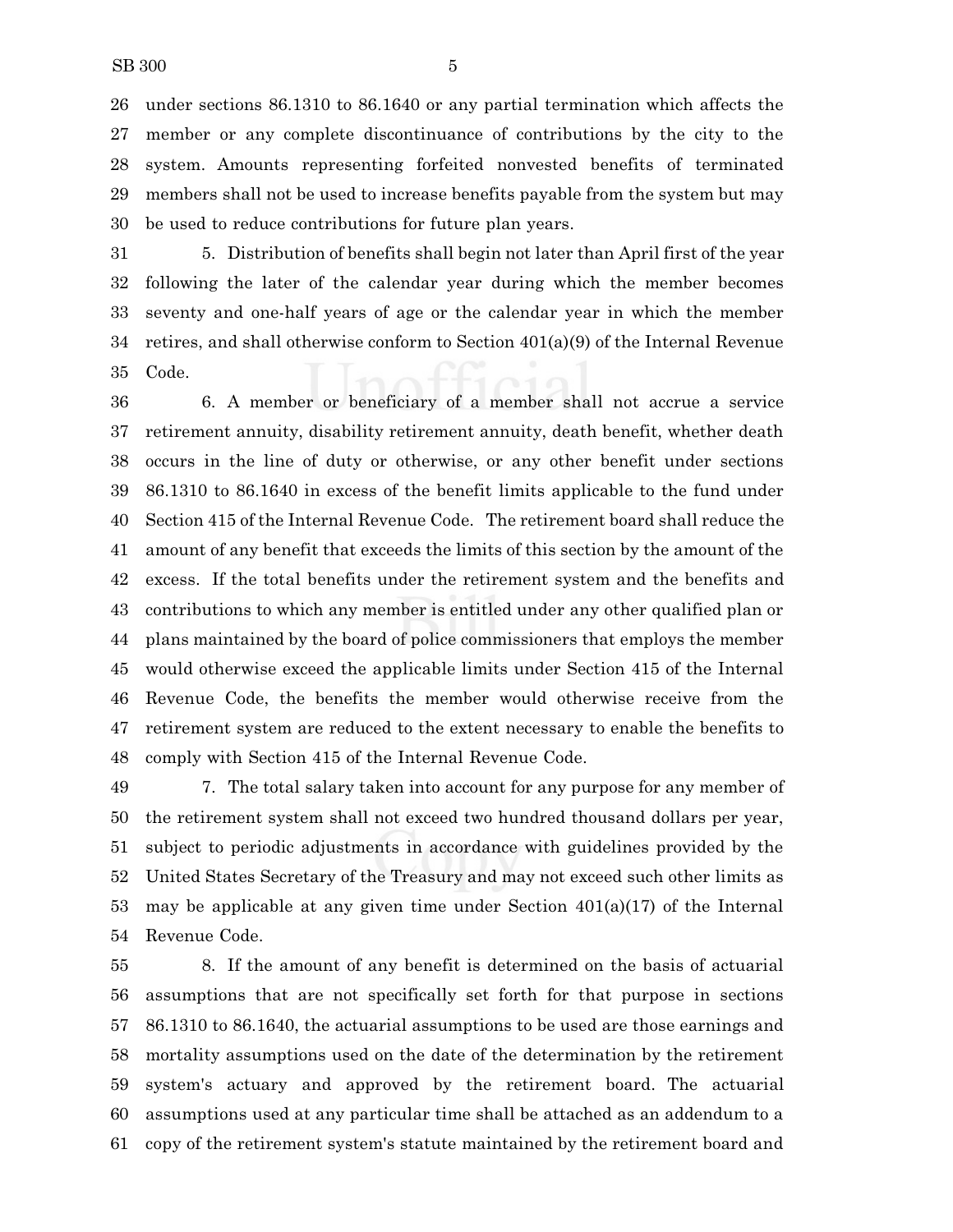shall be treated for all purposes as part of sections 86.1310 to 86.1640. The actuarial assumptions may be changed by the retirement system's actuary annually if approved by the retirement board, but a change in actuarial assumptions shall not result in any decrease in benefits accrued as of the effective date of the change.

 9. Any member or beneficiary who is entitled to receive any distribution 68 that is an eligible rollover distribution, as defined by Section  $402(c)(4)$  of the Internal Revenue Code, is entitled to have that distribution transferred directly to another eligible retirement plan of the member's or beneficiary's choice upon providing direction to the secretary of the retirement system regarding the transfer in accordance with procedures established by the retirement board. **Effective for distributions made on or after January 1, 2010, a nonspouse beneficiary may elect to directly rollover an eligible rollover distribution to an individual retirement account under Section 408(a) of the Internal Revenue Code of 1986, as amended; to an individual retirement annuity under Section 408(b) of the Internal Revenue Code of 1986, as amended; or if the participant satisfies the requirements for making a Roth contribution under Section 408(A)(c)(3)(B) of the Internal Revenue Code of 1986, as amended, to a Roth individual retirement account.**

## 10. For all distributions made after December 31, 2001:

 (1) For the purposes of subsection 9 of this section, an eligible retirement plan shall also mean an annuity described in Section 403(b) of the Internal Revenue Code and an eligible plan under Section 457(b) of the Internal Revenue Code that is maintained by a state, political subdivision of a state, or any agency or instrumentality of a state or political subdivision of a state and which agrees to separately account for amounts transferred into such plan from the retirement system. The definition for eligible retirement plan shall also apply in the case of a distribution to a surviving spouse or to a spouse or former spouse who is the alternate payee under a qualified domestic relations order, as defined in Section 414(p) of the Internal Revenue Code; and

 (2) For the purposes of subsection 9 of this section, a portion of a distribution shall not fail to be an eligible rollover distribution merely because the portion consists of after-tax employee contributions which are not includable in gross income. However, such portion may be paid only to an individual retirement account or annuity described in Section 408(a) or 408(b) of the